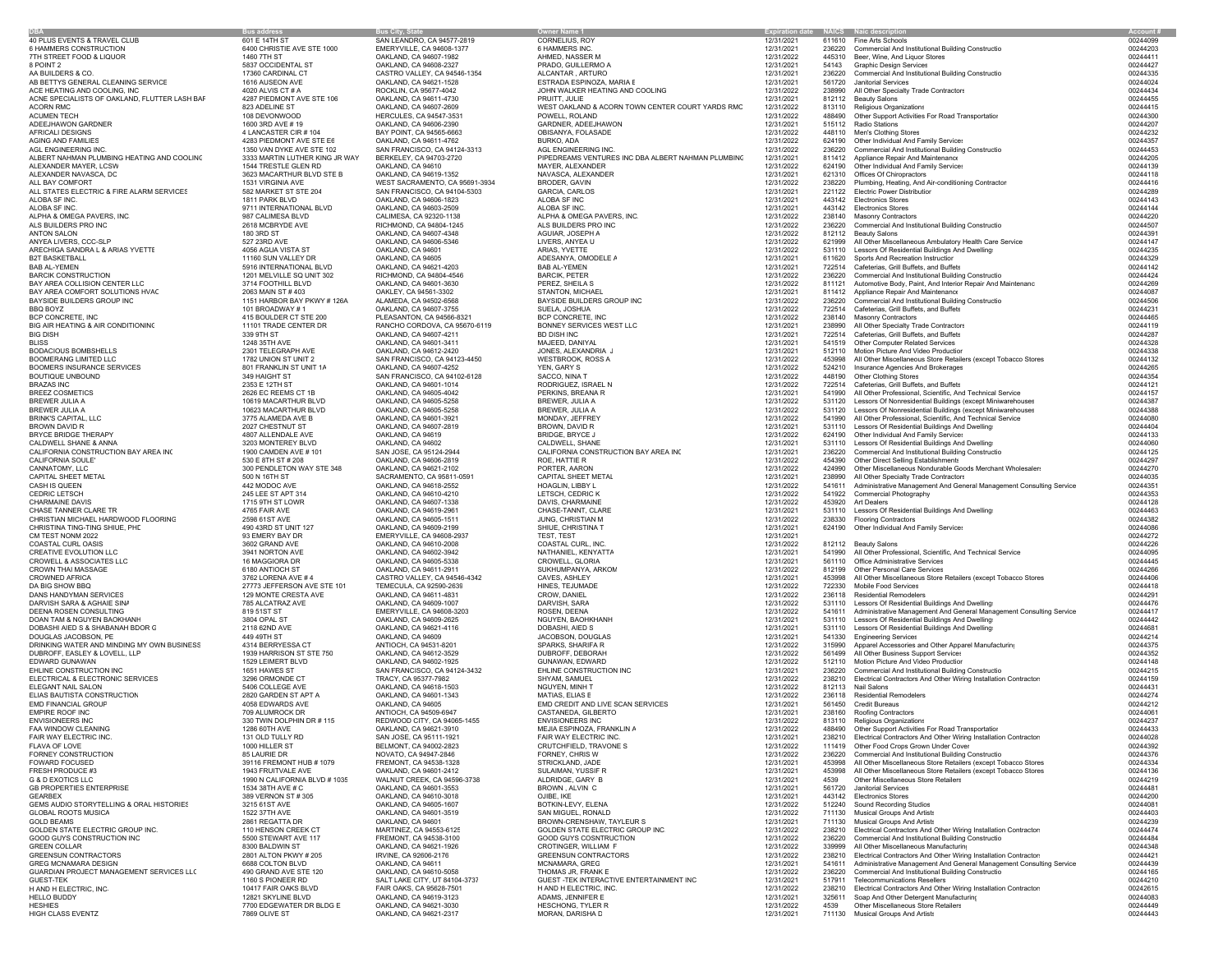| HO BOK CONSTRUCTION                                                    | 1401 26TH AVE                                     | SAN FRANCISCO, CA 94122-3223                              | HO, SZE W                                        | 12/31/2022               |                  | 236220 Commercial And Institutional Building Constructio                                                                          | 00244395             |
|------------------------------------------------------------------------|---------------------------------------------------|-----------------------------------------------------------|--------------------------------------------------|--------------------------|------------------|-----------------------------------------------------------------------------------------------------------------------------------|----------------------|
| HOLLY HOFFMAN, PSYD PSYCHOTHERAPY<br>HOUSEKEEPERS ART LLC              | 248 ATHOL AVE<br>3250 HOLLIS ST UNIT 206          | OAKLAND, CA 94606-1322<br>OAKLAND, CA 94608               | HOFFMAN, HOLLY<br>HAMPTON, CERELLA E             | 12/31/2022<br>12/31/2022 | 561720           | Janitorial Services                                                                                                               | 00244410<br>00244069 |
| <b>IBARRA'S TOUCH UP</b>                                               | 1948 89TH AVE                                     | OAKLAND, CA 94621-1024                                    | IBARRA, DANIEL M                                 | 12/31/2022               | 811490           | Other Personal And Household Goods Repair And Maintenano                                                                          | 00244360             |
| IMPACT OAKLAND NOW (ION)                                               | 534 37TH ST                                       | OAKLAND, CA 94609-2424                                    | IMPACT OAKLAND NOW                               | 12/31/2021               | 813110           | Religious Organizations                                                                                                           | 00244199             |
| <b>IMPRINT PROJECTS LLC</b><br>INNOVANTE INVESTMENTS LLC               | 2201 BROADWAY # 03<br>867 75TH AVE                | OAKLAND, CA 94612-3017<br>OAKLAND, CA 94621-2937          | KATZ, ADAM<br>WANG, YUMENG                       | 12/31/2021<br>12/31/2022 | 561499<br>237210 | All Other Business Support Services<br><b>Land Subdivision</b>                                                                    | 00244154<br>00244409 |
| INTERSAFE TRAFFIC SERVICES, INC                                        | 1314 ROSS ST # A                                  | PETALUMA, CA 94954-6537                                   | GULBRANSEN, JAMES                                | 12/31/2021               | 237310           | Highway, Street, And Bridge Constructior                                                                                          | 00244093             |
| <b>INVOKE HOSPITALITY</b>                                              | 271 VERNON ST APT 304                             | OAKLAND, CA 94610-4115                                    | MA, DIANNE J                                     | 12/31/2021               | 541611           | Administrative Management And General Management Consulting Service                                                               | 00244088             |
| ITAL KING AUTO LLC<br>JACKSON BILINGUAL NOTARY + PROFESSIONAL SERVICES | 5825 INTERNATIONAL BLVD<br>618 14TH ST #34        | OAKLAND, CA 94621-4228                                    | MINE, ALFONSO                                    | 12/31/2021               | 423110<br>561499 | Automobile And Other Motor Vehicle Merchant Wholesaler:                                                                           | 00244283             |
| JACQUELINE WARD PHD                                                    | 5625 COLLEGE AVE # 208B                           | OAKLAND, CA 94612-1219<br>OAKLAND, CA 94618-1675          | JACKSON, SHANTENY A<br>WARD, JACQUELINE          | 12/31/2022<br>12/31/2022 | 621999           | All Other Business Support Services<br>All Other Miscellaneous Ambulatory Health Care Service                                     | 00244368<br>00244452 |
| JEI CORPORATE SERVICES                                                 | 675 BRENNAN ST                                    | SAN JOSE, CA 95131-1205                                   | KAKEBEEN, RENE                                   | 12/31/2021               | 236220           | Commercial And Institutional Building Constructio                                                                                 | 00244172             |
| JERSON ROOFING INC                                                     | 1765 LANDESS AVE # 155                            | MILPITAS, CA 95035-7019                                   | ESCOBAR JOHNSON, JOSE P                          | 12/31/2021               | 238160           | Roofing Contractors                                                                                                               | 00244340             |
| JEWEL'S DELICACIES<br>JOSEPH GABRIEL ILUSTRISIMC                       | 1050 7TH ST # 1106<br>5701 INTERNATIONAL BLVD #43 | OAKLAND, CA 94607-2649<br>OAKLAND, CA 94621-4226          | GOREE, CHALETHA J<br>ILUSTRISIMO, JOSEPH GABRIEL | 12/31/2022<br>12/31/2021 | 713940           | Fitness And Recreational Sports Centers                                                                                           | 00244299<br>00244066 |
| JOSEPH L. EASLEY CONSTRUCTION INC.                                     | 2151 OTOOLE AVE STE F                             | SAN JOSE, CA 95131-1330                                   | EASLEY, MARY                                     | 12/31/2022               | 236220           | Commercial And Institutional Building Constructio                                                                                 | 00244358             |
| JOYCE CONSTRUCTION INC                                                 | 3049 FLORIDA ST                                   | OAKLAND, CA 94602-3326                                    | JOYCE CONSTRUCTION INC                           | 12/31/2021               | 236220           | Commercial And Institutional Building Constructio                                                                                 | 00244333             |
| JUDY GONG<br>KABBANI HICHAM & NAZIHE A TRS                             | 125 MOSS AVE APT 304<br>13208 CAMPUS DR           | OAKLAND, CA 94611-5475<br>OAKLAND, CA 94619-3706          | GONG, JUDY<br>KIBBANI, HICHAM                    | 12/31/2022<br>12/31/2021 | 541611<br>531110 | Administrative Management And General Management Consulting Service<br>Lessors Of Residential Buildings And Dwelling:             | 00244072<br>00244430 |
| KARISMA LOVE                                                           | 250 RIVERVIEW DR                                  | VALLEJO, CA 94589-2397                                    | STRICKLAND, JADE L                               | 12/31/2021               | 453998           | All Other Miscellaneous Store Retailers (except Tobacco Stores                                                                    | 00244288             |
| KATHLEEN NAYTIA                                                        | 381 OAKLAND AVE APT 6                             | OAKLAND, CA 94611-5502                                    | WALTERS, KATHLEEN N                              | 12/31/2021               |                  | 451211 Book Stores                                                                                                                | 00244202             |
| KEVIN'S JANITORIAL SERVICES<br>KHALEELI NIKFAR                         | 10207 GRAFFIAN ST<br>3218 HYDE ST                 | OAKLAND, CA 94603-3137<br>OAKLAND, CA 94601-2611          | FIGUEROA, RODOLFO N<br>KHALEELI, NIKFAR          | 12/31/2021               | 561720           | Janitorial Services<br>Lessors Of Residential Buildings And Dwelling:                                                             | 00244092             |
| KIMBERLEY A WEBSTER                                                    | 1020 ELBERT ST                                    | OAKLAND, CA 94602-1320                                    | WEBSTER, KIMBERLEY A                             | 12/31/2021<br>12/31/2022 | 531110<br>541219 | <b>Other Accounting Services</b>                                                                                                  | 00244062<br>00244355 |
| KLINGER MARILYN TR                                                     | 1900 MOUNTAIN BLVD 9                              | OAKLAND, CA 94611-2800                                    | KLINGER, MARILYN S                               | 12/31/2021               |                  | 531110 Lessors Of Residential Buildings And Dwelling:                                                                             | 00244301             |
| KNEE BABY'Z EATERY                                                     | 1801 14TH ST # 308                                | OAKLAND, CA 94607-1566                                    | BROWN, JONATHAN J                                | 12/31/2021               |                  | 722320 Caterers                                                                                                                   | 00244284             |
| KOKO CHICKEN AND BURGER<br>KRISPY KRUNCHY CHICKEN-FO0D KING            | 1920 DENNISON ST<br>8824 INTERNATIONAL BLVD       | OAKLAND, CA 94606-5248<br>OAKLAND, CA 94621-1198          | SHIM, JI YOUNG<br>HOMRAN, NAGI A                 | 12/31/2022<br>12/31/2021 | 722514<br>7225   | Cafeterias, Grill Buffets, and Buffets<br>Restaurants and Other Eating Places                                                     | 00244152<br>00244173 |
| L&S PLUMBING                                                           | 308 GREENLAKE DR                                  | SUNNYVALE, CA 94089-2522                                  | MARISCAL, LOUIS                                  | 12/31/2022               | 423720           | Plumbing And Heating Equipment And Supplies (hydronics) Merchant Wholesaler                                                       | 00244377             |
| <b>L2DIVERSITY</b>                                                     | 1886 TIFFIN RD                                    | OAKLAND, CA 94602-1814                                    | FISHER, LESLIE C                                 | 12/31/2021               | 541611           | Administrative Management And General Management Consulting Service                                                               | 00244308             |
| LA CLINICA BILLING DEPARTMENT                                          | 3136 INTERNATIONAL BLVD                           | OAKLAND, CA 94601-2902<br>OAKLAND, CA 94601-2924          | GARCIA, JANE<br>SARABIA, GRECIA                  | 12/31/2022               | 923120<br>722320 | Administration Of Public Health Programs<br>Caterers                                                                              | 00244233<br>00244350 |
| LA MORE CUISINE<br>LANE ENTERPRISE                                     | 1014 FRUITVALE AVE<br>970 14TH ST # 205           | OAKLAND, CA 94607-3268                                    | LANE, ADRIAN V                                   | 12/31/2022<br>12/31/2022 | 488330           | Navigational Services To Shipping                                                                                                 | 00244363             |
| LAU JONATHAN J                                                         | 3455 MORRISON AVE                                 | OAKLAND, CA 94602-1717                                    | LAU, JONATHAN J                                  | 12/31/2022               | 531110           | Lessors Of Residential Buildings And Dwelling:                                                                                    | 00244379             |
| LB'S DIESEL REPAIR                                                     | 10311 BANCROFT AVE # B                            | OAKLAND, CA 94603-3464                                    | BARAHONA, LANCE                                  | 12/31/2022               | 811111           | General Automotive Repair                                                                                                         | 00244298             |
| LEE BOBBY<br>LEE KATHY & WONG HUECHI                                   | 2312 PARK BLVD<br>2240 COOLIDGE AVE               | OAKLAND, CA 94606-1438<br>OAKLAND, CA 94601-3151          | LEE, BOBBY<br>WONG, HUECHI                       | 12/31/2021<br>12/31/2021 | 531110<br>531110 | Lessors Of Residential Buildings And Dwelling:<br>Lessors Of Residential Buildings And Dwelling:                                  | 00244399<br>00244384 |
| LEILA WEEFUR STUDIO                                                    | 2121 PERALTA ST # 174                             | OAKLAND, CA 94607-1628                                    | WEEFUR, LEILA A                                  | 12/31/2021               | 453920           | Art Dealers                                                                                                                       | 00244255             |
| LENG THANH V & ZHONG XUENI                                             | 2950 TELEGRAPH AVE                                | OAKLAND, CA 94609-3569                                    | LENG, THANH                                      | 12/31/2020               | 531110           | Lessors Of Residential Buildings And Dwelling:                                                                                    | 00244440             |
| LEUNG FREEMAN C TR<br>LEVITATING ENTERPRISES, INC                      | 646 SPRUCE ST<br>300 PENDLETON WAY #316           | OAKLAND, CA 94610-3822<br>OAKLAND, CA 94621-2102          | LEUNG, FREEMAN C<br>LEVITATING ENTERPRISES, INC  | 12/31/2022<br>12/31/2021 | 531110<br>4539   | Lessors Of Residential Buildings And Dwelling:<br>Other Miscellaneous Store Retailers                                             | 00244422<br>00244437 |
| LICIT BOUTIQUE LLC                                                     | 1700 PALACIO DR                                   | BAY POINT, CA 94565-7990                                  | CLICK, HANIFEA D                                 | 12/31/2022               | 315990           | Apparel Accessories and Other Apparel Manufacturing                                                                               | 00244339             |
| LINK                                                                   | 2700 INTERNATIONAL BLVD STE 33C                   | OAKLAND, CA 94601-1520                                    | LINK AUTOMOTIVE, INC                             | 12/31/2022               | 441120           | Used Car Dealers                                                                                                                  | 00244071             |
| LOCHS PROPERTY MANAGEMENT<br>LOCHS PROPERTY MANAGEMENT                 | 3327 68TH AVE<br>1947 E 22ND ST                   | OAKLAND, CA 94605-2187<br>OAKLAND, CA 94606-4124          | LOCHER, RUTH A<br>LOCHER, BRIAN F                | 12/31/2022<br>12/31/2022 | 531190<br>531190 | Lessors Of Other Real Estate Property<br>Lessors Of Other Real Estate Property                                                    | 00244458<br>00244461 |
| LOU'S INTERPRETER & TRANSLATOR SERVICES                                | 1640 5TH AVE APT 19                               | OAKLAND, CA 94606-2356                                    | GOMEZ, LOURDES R                                 | 12/31/2021               | 541930           | Translation And Interpretation Service:                                                                                           | 00244141             |
| MARANTA                                                                | 1506 LINDEN ST APT C                              | OAKLAND, CA 94607-6402                                    | MORALES, IAN                                     | 12/31/2022               | 334614           | Software and Other Prerecorded Compact Disc, Tape, and Record Reproducing                                                         | 00244362             |
| <b>MARKET ONE</b><br>MAROSSO TRUCKING LLC                              | 3301 E 12TH ST STE 131                            | OAKLAND, CA 94601-3424                                    | NUMAN, NUMAN K                                   | 12/31/2022               | 452319           | All Other General Merchandise Stores                                                                                              | 00244413             |
| MARY FLEISCH THERAPY                                                   | 975 66TH AVE<br>2940 SUMMIT ST # 2D               | OAKLAND, CA 94621-3533<br>OAKLAND, CA 94609-3416          | GEBREMICHAEL, TEMESGHEN<br>FLEISCH, MARY         | 12/31/2022<br>12/31/2021 | 484110<br>621999 | General Freight Trucking, Loca<br>All Other Miscellaneous Ambulatory Health Care Service                                          | 00244228<br>00244077 |
| MELISSA GERICKE PSYCHOTHERAPY                                          | 864 45TH ST                                       | OAKLAND, CA 94608-3412                                    | GERICKE, MELISSA M                               | 12/31/2022               | 624190           | Other Individual And Family Service:                                                                                              | 00244361             |
| MERIAU CEDRIC F & WHITE HEATHER                                        | 1536 FILBERT ST                                   | OAKLAND, CA 94607-2822                                    | WHITE, HEATHER                                   | 12/31/2022               |                  | 531110 Lessors Of Residential Buildings And Dwelling:                                                                             | 00244692             |
| MERVUE ELECTRIC INC<br>MESSANO'S ELECTRIC                              | 543 17TH AVE<br>5851 DEL CAMPO LN                 | SAN FRANCISCO, CA 94121-3106<br>CARMICHAEL, CA 95608-0123 | MERVIE ELECTRIC INC<br>MESSANO'S ELECTRIC        | 12/31/2021<br>12/31/2022 | 221122<br>221122 | Electric Power Distribution<br>Electric Power Distribution                                                                        | 00244366<br>00244343 |
| MILLER JANITORIAL SERVICES                                             | 616 LINCOLN RD E                                  | VALLEJO, CA 94591-6568                                    | MILLER, WALTER C                                 | 12/31/2021               | 561720           | Janitorial Services                                                                                                               | 00244370             |
| MM CONSTRUCTION                                                        | 2324 EASTWOOD DR                                  | SANTA ROSA, CA 95404-2335                                 | PALMA MENDOZA, MIGUEL                            | 12/31/2022               | 236220           | Commercial And Institutional Building Constructio                                                                                 | 00244367             |
| MNCVAD II HOLLIDAY UNION JV LLC<br><b>MONA SANI</b>                    | 532 UNION ST<br>5400 ESTATES DR                   | OAKLAND, CA 94607<br>OAKLAND, CA 94618-2722               | UNION JV LLC, MNCVAD II-HOLLIDAY<br>SANI, MONA R | 12/31/2021<br>12/31/2020 | 531110<br>453920 | Lessors Of Residential Buildings And Dwelling:<br><b>Art Dealers</b>                                                              | 00244466<br>00244281 |
| MOSSWOOD DREAMBOAT                                                     | 480 36TH ST                                       | OAKLAND, CA 94609-2811                                    | GARY, TRAVIS J                                   | 12/31/2022               | 7213             | Rooming And Boarding Houses                                                                                                       | 00244097             |
| <b>MOTIMATIC</b>                                                       | 344 20TH ST STE 260A                              | OAKLAND, CA 94612                                         | MOTIMATIC, PBC                                   | 12/31/2020               | 541810           | <b>Advertising Agencies</b>                                                                                                       | 00244342             |
| MR DRAIN PLUMBING<br>MULLICAN CONSTRUCTION & FLOORING CC               | 4231 BUSINESS CENTER DR #12<br>3015 EL MONTE AVE  | FREMONT, CA 94538-6364<br>OAKLAND, CA 94605-4107          | AHMED, MIAN                                      | 12/31/2021               | 423720<br>238330 | Plumbing And Heating Equipment And Supplies (hydronics) Merchant Wholesaler                                                       | 00244085<br>00244146 |
| MY CRAPPY NEIGHBOR                                                     | 1926 6TH AVE # 202                                | OAKLAND, CA 94606-1962                                    | VU, THANH<br>WESTERFIELD, SIMONE                 | 12/31/2021<br>12/31/2022 | 339950           | <b>Flooring Contractors</b><br>Sign Manufacturing                                                                                 | 00244419             |
| NANCY'S HOUSEKEEPER                                                    | 2119 MITCHELL ST APT B                            | OAKLAND, CA 94601-1841                                    | DIAZ AGUILAR, NANCY M                            | 12/31/2021               | 561720           | Janitorial Services                                                                                                               | 00244084             |
| NCSG, INC.<br>NESSY POOH NAILS                                         | 1724 MANDELA PKWY STE 8                           | OAKLAND, CA 94607-2050                                    | NORCAL SURVEILLANCE GROUP, INC.                  | 12/31/2022               | 561611           | <b>Investigation Services</b><br>812112 Beauty Salons                                                                             | 00244373<br>00244201 |
| NIKA EZELL PAPPAS                                                      | 1983 EVERGREEN AVE<br>728 E 20TH ST               | SAN LEANDRO, CA 94577-6228<br>OAKLAND, CA 94606-2504      | WILSON, SHANESE<br>EZELL PAPPAS, NIKA            | 12/31/2021<br>12/31/2021 | 621399           | Offices Of All Other Miscellaneous Health Practitioner                                                                            | 00244120             |
| NTEL NETWORKS                                                          | 1136 DAHLIA CT                                    | TRACY, CA 95304-5882                                      | GACAD, REYNALDO P                                | 12/31/2021               | 238220           | Plumbing, Heating, And Air-conditioning Contractor                                                                                | 00244332             |
| NWESTCO LLC                                                            | 115 INDUSTRIAL CT                                 | KALISPELL, MT 59901-7991                                  | GIBBAR, TIMOTHY J                                | 12/31/2022               | 236220           | Commercial And Institutional Building Constructio                                                                                 | 00244438             |
| OAK TREE LANE PARTNERS LLC<br>OAK TREE LANE PARTNERS LLC               | 4321 PIEDMONT AVE<br>3704 FRUITVALE AVE           | OAKLAND, CA 94611-4715<br>OAKLAND, CA 94602-2420          | CHANG, STEPHEN<br>CHANG, STEPHEN                 | 12/31/2021<br>12/31/2021 | 531110<br>531110 | Lessors Of Residential Buildings And Dwelling:<br>Lessors Of Residential Buildings And Dwelling:                                  | 00244305<br>00244569 |
| OAKLAND FOOD TO GO                                                     | 5907 FOOTHILL BLVD                                | OAKLAND, CA 94605-1522                                    | CARRILLO HERNANDEZ, ABDON                        | 12/31/2022               |                  | 722514 Cafeterias, Grill Buffets, and Buffets                                                                                     | 00244345             |
| OAKLAND SMILE DENTISTRY                                                | 3147 TELEGRAPH AVE                                | OAKLAND, CA 94609-3263                                    | MUSSIE SIBHATU DDS DENTAL CORPORATION            | 12/31/2022               | 621210           | Offices Of Dentists                                                                                                               | 00244234             |
| OAKLAND YOUTH EQUESTRIANS<br>OASIS OPPORTUNITY FUNDS LLC               | 77 MOUNTAIN VALLEY ST<br>3224 HELEN ST            | OAKLAND, CA 94605-4614<br>OAKLAND, CA 94608-4028          | JACKSON, PATRICIA A<br>CHU, SHEUNG M             | 12/31/2021<br>12/31/2021 | 813110<br>531110 | Religious Organizations<br>Lessors Of Residential Buildings And Dwelling:                                                         | 00244217<br>00244464 |
| OCEANS WRITING AND CONSULTING SERVICES                                 | 3731 HIGH ST # APT B                              | OAKLAND, CA 94619-2161                                    | FORTALEZA, JHUNEHL                               | 12/31/2021               | 541611           | Administrative Management And General Management Consulting Service                                                               | 00244456             |
| ON THE LEVEL CONSTRUCTION                                              | 1617 SAN ANTONIO AVE                              | ALAMEDA, CA 94501-4040                                    | SNIDER, ANDREW                                   | 12/31/2021               | 236220           | Commercial And Institutional Building Constructio                                                                                 | 00244064             |
| ONE STOP MEAT & FOOD<br>OPERATION DIGNITY, INC                         | 8607 BANCROFT AVE<br>318 HARRISON ST STE 302      | OAKLAND, CA 94605-3915<br>OAKLAND, CA 94607-4134          | ALDAHMI, FAYEZ<br>OPERATION DIGNITY, INC         | 12/31/2022<br>12/31/2022 | 44512<br>813110  | Convenience Stores<br>Religious Organizations                                                                                     | 00244475<br>00244378 |
| ORA GARCIA                                                             | 2461 26TH AVE                                     | OAKLAND, CA 94601                                         | GARCIA, ORA C                                    | 12/31/2021               | 453998           | All Other Miscellaneous Store Retailers (except Tobacco Stores                                                                    | 00244259             |
| ORB COLLECTIVE LLC                                                     | 575 FAIRMOUNT AVE                                 | OAKLAND, CA 94611-5324                                    | STOVER, IAN                                      | 12/31/2021               |                  | 541611 Administrative Management And General Management Consulting Service                                                        | 00244206             |
| ORGANIC BEST FOOD MARKE"<br>ORLUARTS                                   | 347 13TH ST<br>3620 QUIGLEY ST                    | OAKLAND, CA 94612-3916<br>OAKLAND, CA 94619-1359          | MOHAMED, ABRAHEM<br>LOSEE-UNGER, OLIVIA          | 12/31/2021<br>12/31/2021 |                  | 453998 All Other Miscellaneous Store Retailers (except Tobacco Stores<br>453920 Art Dealers                                       | 00244089<br>00244209 |
| PARK WEST LANDSCAPE MAINTENANCE, INC                                   | 22421 GILBERTO STE A                              | RANCHO SANTA MARGARITA, CA 92688-2104                     | PARK WEST LANDSCAPE MAINTENANCE, INC             | 12/31/2022               | 236220           | Commercial And Institutional Building Constructio                                                                                 | 00244326             |
| PGS SOLAR & HOME IMPROEVEMNETS                                         | 8651 MULLER ST                                    | DOWNEY, CA 90241-3519                                     | PGS SOLAR & HOME IMPROVEMENTS                    | 12/31/2021               |                  | 221122 Electric Power Distribution                                                                                                | 00244126             |
| PHYSETER<br>PIONEER SOLAR SERVICES                                     | 834 53RD ST<br>317 SPRING ST                      | OAKLAND, CA 94608<br>NEVADA CITY, CA 95959-2420           | MOURATIDIS, CONSTANTINE                          | 12/31/2022               | 339999<br>236220 | All Other Miscellaneous Manufacturing                                                                                             | 00244451<br>00244150 |
| PRESERVICA INC                                                         | 50 MILK ST 16TH FLOOR                             | BOSTON, MA 02109-5003                                     | CORNERSTONE FINANCE, INC.<br>PRESERVICA INC      | 12/31/2022<br>12/31/2021 | 423430           | Commercial And Institutional Building Constructio<br>Computer And Computer Peripheral Equipment And Software Merchant Wholesalers | 00244204             |
| PRINCESS & QUEEN                                                       | 3240 INTERNATIONAL BLVD                           | OAKLAND, CA 94601-2904                                    | CASTILLO MONTANO, EDGAR                          | 12/31/2021               | 448120           | Women's Clothing Stores                                                                                                           | 00244447             |
| PRIORITY ARCHITECTURAL GRAPHICS INC<br>PSYCHEDELIC SAFETY ALLIANCE     | 1260 EGBERT AVE                                   | SAN FRANCISCO, CA 94124-3637                              | CHOY, JULIANA C                                  | 12/31/2022               |                  | 339950 Sign Manufacturing                                                                                                         | 00244426             |
| RANCHO VILLA                                                           | 2140 S DUPONT HWY<br>14000 SKYLINE BLVD           | CAMDEN, DE 19934-1249<br>OAKLAND, CA 94619                | PULKRABEK, ANDREW<br>VILLA, AZALIA               | 12/31/2021<br>12/31/2022 |                  | 561499 All Other Business Support Services<br>424440 Poultry And Poultry Product Merchant Wholesalers                             | 00244336<br>00244229 |
| RICOS TAMALES                                                          | 2433 107TH AVE                                    | OAKLAND, CA 94603                                         | AMADOR PERALTA, MARIA E                          | 12/31/2022               |                  | 111419 Other Food Crops Grown Under Cover                                                                                         | 00244485             |
| RIVENDELL RECOVERY HOUSE                                               | 1502 3RD AVE                                      | OAKLAND, CA 94606-1715                                    | BALDIZAN, ARMANDO J                              | 12/31/2022               |                  | 812990 All Other Personal Services                                                                                                | 00244397             |
| ROO LANDSCAPING AND GARDEN CARE<br>ROSOLO 4, LLC                       | 2424 2ND AVE<br>10811 ESTEPA DR                   | SACRAMENTO, CA 95818-3203<br>OAKLAND, CA 94603-3538       | ROO LANDSCAPING AND GARDEN CARE<br>GLUCK, DAVID  | 12/31/2021<br>12/31/2022 | 238990<br>531110 | All Other Specialty Trade Contractors<br>Lessors Of Residential Buildings And Dwelling:                                           | 00244078<br>00244478 |
| ROSOLO 5, LLC                                                          | 1059 EL CENTRO AVE # 4                            | OAKLAND, CA 94602-1456                                    | GLUCK, DAVID                                     | 12/31/2022               |                  | 531110 Lessors Of Residential Buildings And Dwelling:                                                                             | 00244479             |
| ROY'S SEWER SERVICE, INC                                               | 577 PORTAL ST                                     | COTATI, CA 94931-3023                                     | BERRY, PEARL                                     | 12/31/2022               | 238990           | All Other Specialty Trade Contractors                                                                                             | 00244420             |
| RSVP CATERING<br>S M ENTERPRISE                                        | 3427 CURRAN WAY<br>5401 COLISEUM WAY              | OAKLAND, CA 94602-3213<br>OAKLAND, CA 94601-5021          | TOWNSEND, MORGAN A<br>MATEEN, SHEIKH M           | 12/31/2021<br>12/31/2022 | 722320<br>453998 | Caterers<br>All Other Miscellaneous Store Retailers (except Tobacco Stores                                                        | 00244369<br>00244448 |
| S.H.HOKMABADI DENTAL CORPORATION                                       | 407 41ST ST                                       | OAKLAND, CA 94609-2510                                    | TOTAL HEALTH DEANTAL CARE                        | 12/31/2022               |                  | 623110 Nursing Care Facilities                                                                                                    | 00244386             |
| SADDLE UP ACADEMY                                                      | 14600 SKYLINE BLVD                                | OAKLAND, CA 94619-3601                                    | DEMUYNCK, TAYLER                                 | 12/31/2021               | 611699           | All Other Miscellaneous Schools And Instructio                                                                                    | 00244398             |
| SAMUEL VEGAS<br>SAN JOSE ELECTRIC                                      | 155 PEARL ST # 102<br>17505 WAGNER RD             | OAKLAND, CA 94611-5506<br>LOS GATOS, CA 95032-6626        | CHAIRES, SAMUEL V<br>SAN JOSE ELECTRIC           | 12/31/2021<br>12/31/2021 | 711130           | <b>Musical Groups And Artists</b><br>221122 Electric Power Distribution                                                           | 00244425<br>00244076 |
| SANTE ADAIRIUS RUSTIC ALES                                             | 460 8TH ST                                        | OAKLAND, CA 94607-3935                                    | PATERNO, SYDNEY A                                | 12/31/2022               |                  | 445310 Beer, Wine, And Liquor Stores                                                                                              | 00244100             |
|                                                                        |                                                   |                                                           |                                                  |                          |                  |                                                                                                                                   |                      |